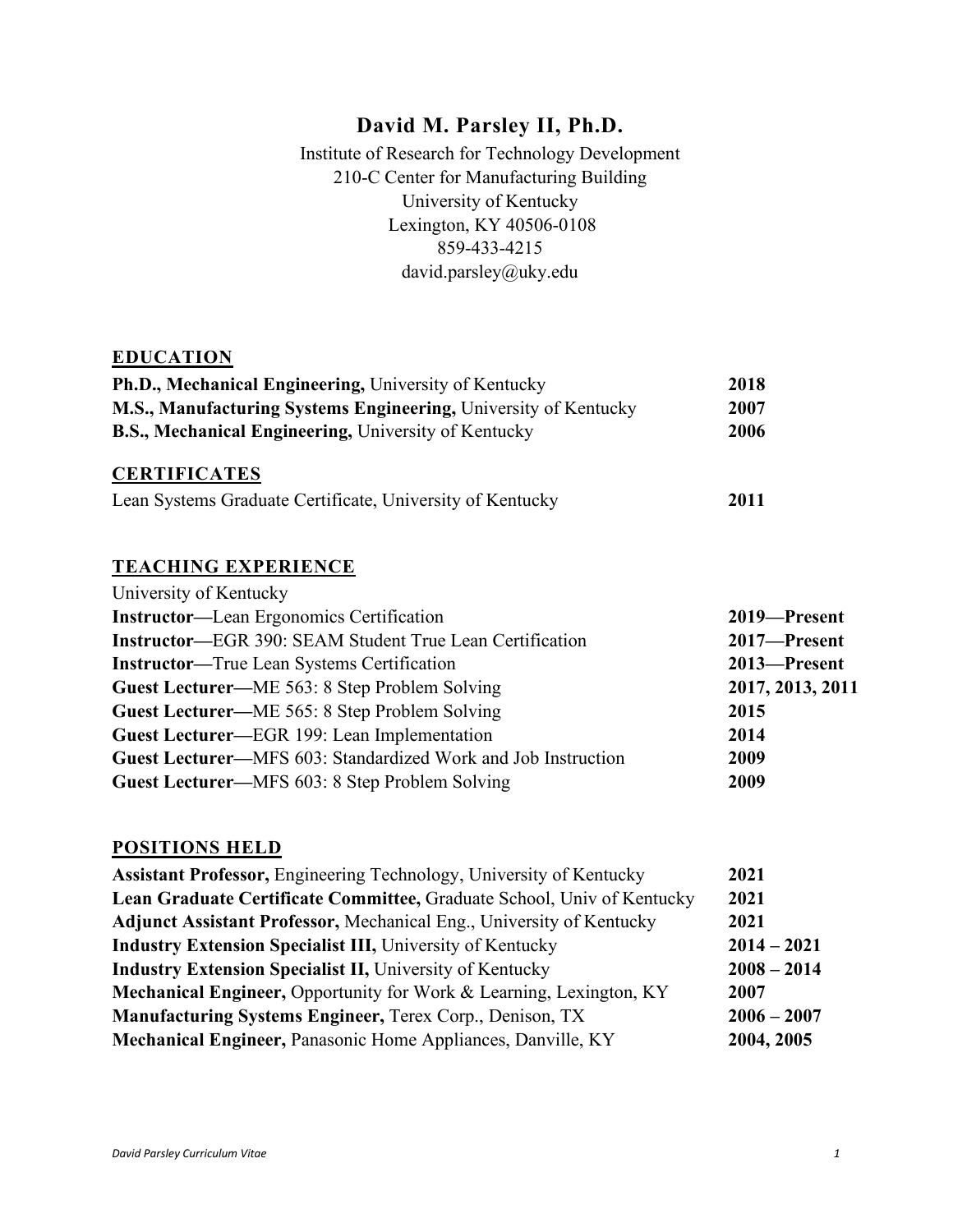### **LIST OF PUBLICATIONS**

#### **Books and Book Chapters**

- 1. Maginnis, M.A., Cooper, W., **Parsley, D**. (2020). Challenges to Lean Implementation from a True Lean (TPS) Perspective. *Chapter 8: International Handbook of Lean Organizations.* Cambridge Press
- 2. Saito, A., Saito, K., & Cho, F. (2012)*. Seeds of collaboration: Seeking the essence of the Toyota Production System, an appreciation of Mr. Fujio Cho, master teacher.* Monterey, KY: Larkspur Press.

#### **Refereed Journal Articles**

- 1. Cooper, W., Maginnis, M.A**., Parsley, D**., & Saito, K. (2017). The Model Area in Successful Lean Transformation and Scale Modeling. *Eighth International Symposium on Scale Modeling (ISSM-8).* Portland, OR
- *2.* Marksberry, P., **Parsley, D.** (2011). Managing the IE (Industrial Engineering) Mindset: A quantitative investigation of Toyota's practical thinking shared among employees. *Journal of Industrial Engineering and Management,* 771-799*.*

#### **FEDERAL/STATE GRANTS**

1. Student LEAN International Mission (SLIM): Certificate collaboration between the University of Kentucky and the University of Jordan (PI: David Parsley, Co-PIs: Ahmad Salaimeh, Mohammad Shbool, Nelson Akafuah). 2021, 6 months, \$75,000 (PENDING)

#### **AWARDS**

**Boeing Fellowship,** University of Kentucky **2009 – 2010**

#### **PROFESSIONAL AFFILIATIONS**

Society of Manufacturing Engineers (SME) American Society of Mechanical Engineers (ASME) Engineers Without Borders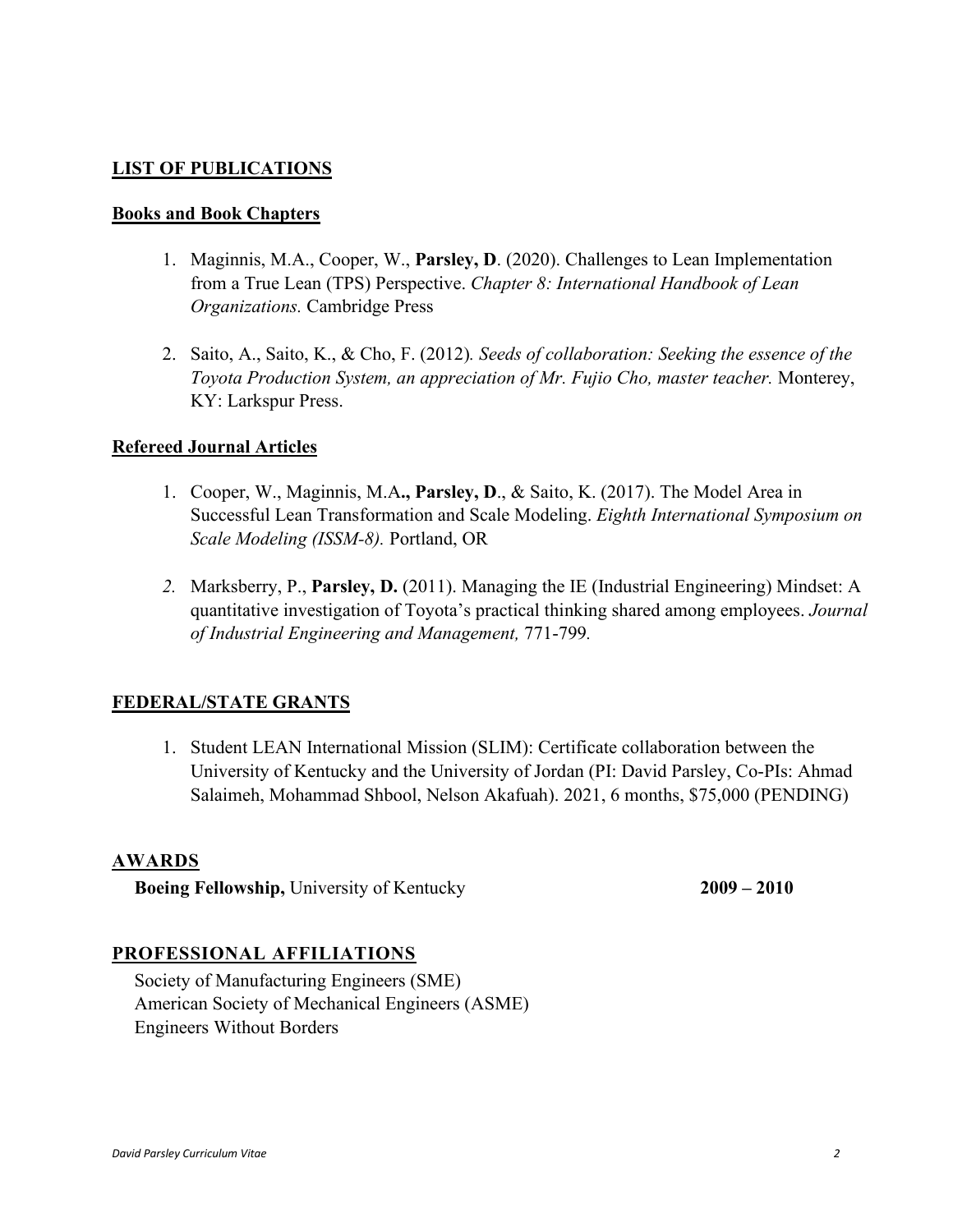## **SERVICE**

- Studied at Toyota Motor Manufacturing Kentucky to understand how they train in multiple Toyota Production System (TPS) concepts to improve UK's True Lean Systems Certification (2008).
- Worked with Boeing Lean + Offices in Renton, WA and Everett, WA to study the application of TPS within the organization (2009).
- Instructor—8 Step Problem Solving for B/E Aerospace in Miami, FL and Tucson, AZ (2009).
- Worked with the Kentucky Division of Water to document administrative work processes using Material & Information Flowcharts (2009).
- Worked with Lake Region Medical in Chaska, MN to develop internal company coaches for 8 Step Problem Solving (2010).
- Instructor—8 Step Problem Solving for SRC of Lexington (2010).
- Instructor—8 Step Problem Solving for the FreeStore Foodbank in Cincinnati, OH (2010).
- Instructor—8 Step Problem Solving for the Coca-Cola Company in Ireland (2010).
- Instructor—8 Step Problem Solving for Teva Pharmaceuticals in Ireland (2010).
- Instructor—Lean Executive Leadership Institute for the Hershey Company (2011).
- Instructor—Lean Executive Leadership Institute for GE Energy (2011).
- Invited talk on Process and Flow Study at Lexmark International (2011).
- Invited talk on Lean New Product Development Process at Link-Belt (2011).
- Worked with Continuous Improvement Department at Montaplast and UK Graduate Student teams to provide support for implementation of improvement projects (2011).
- Instructor—8 Step Problem Solving at Union Pacific Railroad in North Platte, NE (2011).
- Instructor—8 Step Problem Solving at Union Pacific Railroad in Roseville, CA (2011).
- Instructor—8 Step Problem Solving at Union Pacific Railroad in Denver, CO (2011).
- Worked with the Hussmann Corporation in Bridgeton, MO to develop and teach a dedicated True Lean Certification Course for their management teams (2012).
- Instructor—8 Step Problem Solving for the Hussmann Corp. in Bridgeton, MO (2012).
- Invited talk on 8 Step Problem Solving at Mine Safety Appliances in Cranberry, PA (2012).
- Worked with the Irish Centre of Business Excellence (ICBE) to develop and teach a two week True Lean Certification program for their members in Ireland (2013).
- Engaged with Continuous Improvement Kaizen activity at Avantor in Frankfort, KY (2013).
- Invited visit to Hendrickson Heavy-Duty Suspension factory in Hebron, OH (2013).
- Instructor—8 Step Problem Solving at Vistakon in Limerick, Ireland (2013).
- Instructor—8 Step Problem Solving at Boeing Fabrication in Salt Lake City, UT (2013).
- Instructor—8 Step Problem Solving at Boeing Fabrication in Everett, WA (2013).
- Instructor—8 Step Problem Solving at MIBA Bearings in McConnelsville, OH (2013).